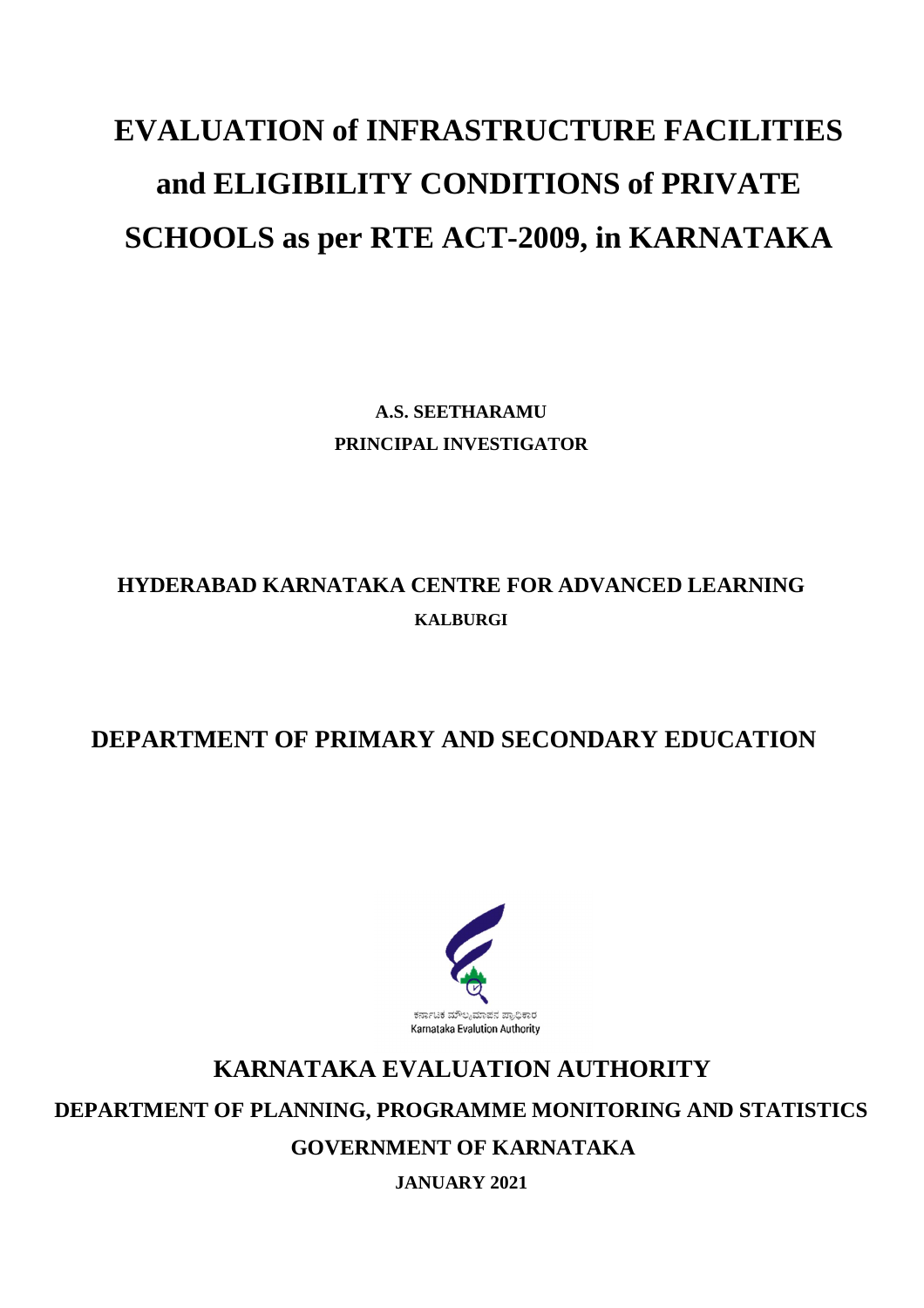#### **EXECUTIVE SUMMARY**

This is a study of Infrastructure Facilities and Compliance to Eligibility Conditions of the RTE Act, 2009 by private, unaided, non-minority schools of Karnataka State with special reference to section 12(1)(c) and other school specific sections. There are 38 sections in the Act along with 2 schedules on complements of school quality. 25 of the 38 sections are directly related to the school level implementation. Other sections are for LSG, GoK, GoI duties.

Right to Education, 2009, has a history of over 200 years as a public policy agenda beginning with the French Revolution. Earliest initiatives began in India at Baroda State in 1908 and in old Mysore State in 1914. Karnataka State adopted the Act in 2010 and rolled out the rules in 2012.

Objectives of the study are specified by the KEA/DoE in its ToR. Study of selection process, with reference to (a) transparency, changing admission policies and procedures, effectiveness in reaching the disadvantaged sections of society as stipulated in sections 2 and 3; (b) learning environment in schools and learning attainments of children admitted under  $12(1)(c)$ ; (c) discriminatory practices (if any) in schools and the hidden/subtle ways of such discrimination; (d) compliance to eligibility conditions of quality elementary education with specific references to physical and academic infrastructure facilities; (e) capturing the perceptions of primary stakeholders – parents, students and others in the school system – Head Teachers, Teachers; (f) examining the Monitoring and Supervision (M and S) practices at school and by the departmental officers; (g) examining redressal mechanisms for grievances (if any); and (h) providing a feedback and suggestions for improving the implementation status in conformity with the letter and spirit of the RTE Act in future constitute the objectives of the study.

Triangulation is the method adopted. Documentary analysis of secondary data from school and the DoE; Descriptive Survey of schools and stakeholders that includes Observation techniques, Validation of observations of Field Investigators by the Field Supervisors, IDI of HTs, teachers, parents, students, educational officers; Case Studies of 'good' and 'other' (not so good) schools are the specific methods.

Stratified Random Sampling is used for selection of sample schools and stakeholders, in consultation with KEA. Type of schools (LPS/HPS/HS), region, districts/division wise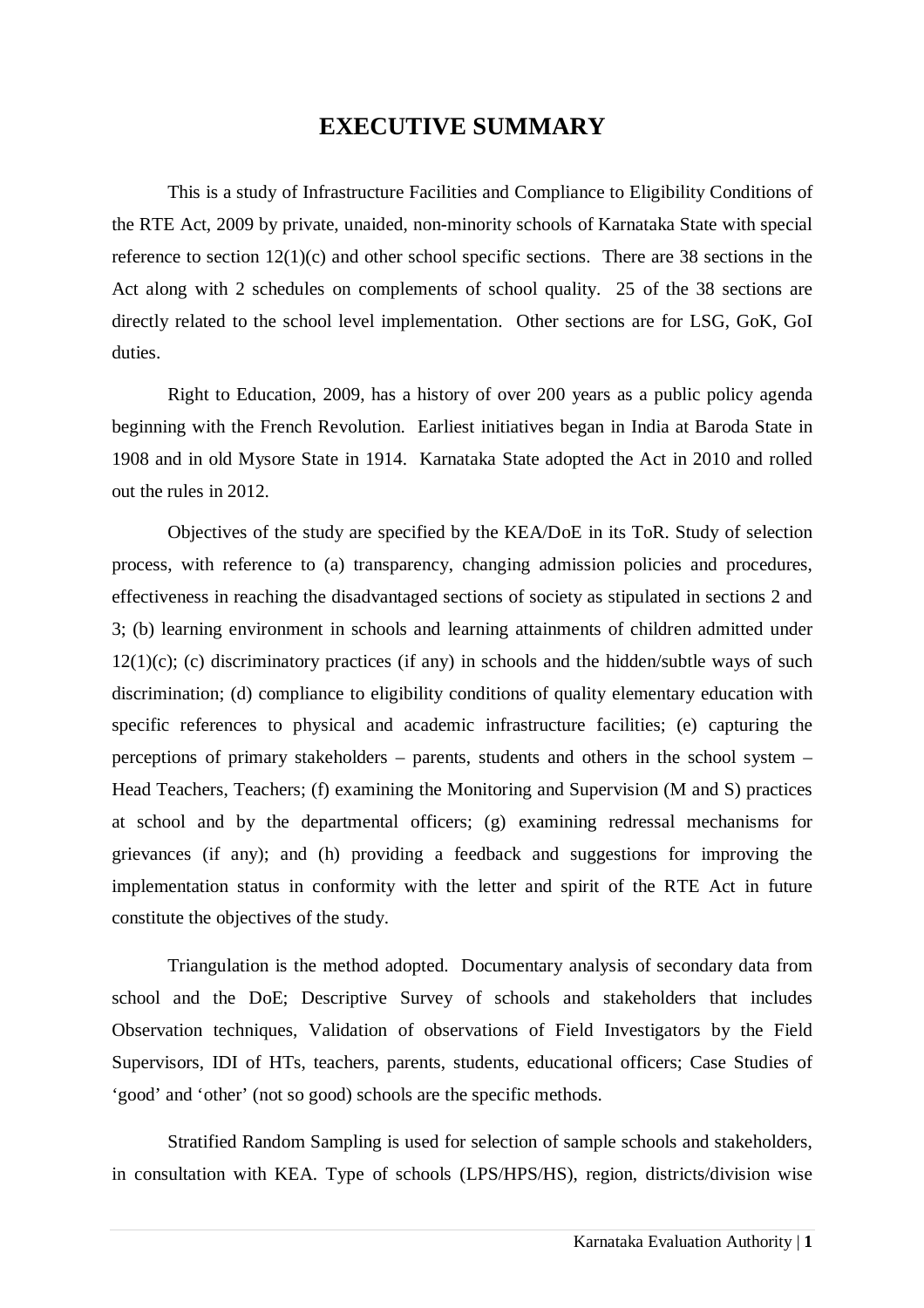representation is ensured. Number of schools is same for all 34 districts. 360 schools at 15 schools per district, 754 parents, 5,453 students and 63 educational officers constitute the sample.

Analysis of data is both qualitative and quantitative. Descriptive Statistics, deviation analysis, correlation of attainments with attendance, Levene's 't' test analysis of differences in attainments across RTE and non-RTE children (control group) across divisions and the State, analysis of perceptions of primary stakeholders are the variety of analyses of empirical data. Demand estimation using secondary data has been done.

Results are classified under the following sections:  $(I)(a)$  RTE Enrolments – secondary data analysis of State data and Retention; (b) Enrolments in the Study; (c) Learning Attainments of RTE and non-RTE children; (II) Infrastructure physical and academic; (III) Learning Environment, (IV) Social Profile; (V) Issues of Discrimination; (VI) Problems in RTE Implementation; (VII) Case Study Results, (VIII) Recommendations – Specific and Long-term; (IX) Final Observations.

RTE admissions began on a low key during the three years 2012-13 to 2014-15, initial period. During 2012-13 to 2019-20, there have been marginal increases. For every 10 seats available, demand ratio has been 4.2, 6.9, 8.5, 9.0, 8.5, 8.5 and 7.6 during 2012-13 to 2018- 19. Private, unaided schools are also growing every year, adding to the pool of available seats under RTE 12(1) (c). Number of invalid applications reduced over the years even with digital mode after 2015-16. Transitions from year to year are complete; there are no dropouts, full retention. Increases in demand are observed and are steady in 12 out of 34 educational districts of the State the range being 0.04 to 1.12 per cent in 09 districts – Yadgir, Mysuru, Shimoga, Chikkodi, Bellary, Dharwad, Kodagu, Davangere, Udupi and Dakshina Kannada. It is high only in Bengaluru City (2 districts) at 18.40 per cent, during the reference period. One per cent increase means nearly 500 seats. Enrolments under RTE 12 (1) (c) have implications for reimbursements of unit costs by the government.

Demand for RTE seats is observed to be a function of Computer Education, English medium instruction, infrastructure facilities – Science laboratory, English communication milieu which are perceived to guarantee bright life-chances.

Demand across the divisions is highest in Kalburgi division, average for 4 years from 2015-16 to 2018-19 being 7828 students. It is followed by Bengaluru division at 7156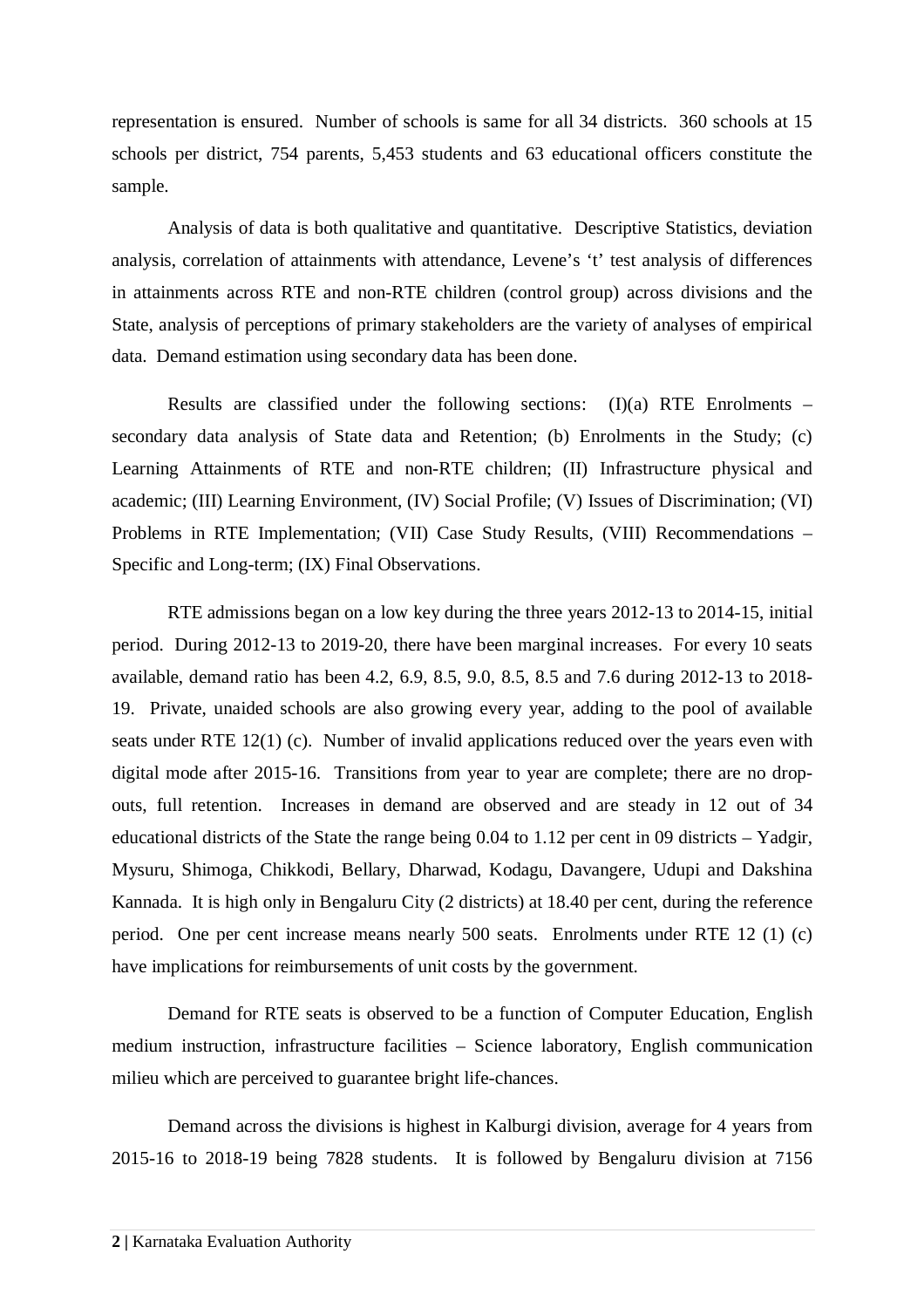students. It is low in Belagavi and Mysuru divisions. The DoE/GoK strictly enforced the 'neighbourhood' school policy of RTE opportunities in 2019-20, which implies eligibility for admission only if there is no government sector school within 1 kilometer radius of parents/homes. Demand fell drastically by 55 per cent at the State level.

#### **If this new rule had been conceived and enforced from 2012-13, Government would have saved substantive volume of funds on reimbursement to private schools.**

There is an alternative view that the neighbourhood school policy discriminates against parents with or without a government sector school in their neighbourhood. It needs a legislative review.

A Learning Attainment Test of  $4<sup>th</sup>$  standard level used by the DoE was administered on 1440 RTE and 720 non-RTE children with equal proportion of boys and girls. It was a composite test on Kannada, English, EVS and Mathematics. Results of analyses reveal that in regard to overall performance on all 4 subjects, average marks is 84.21 per cent for RTE students while it is 86.51 per cent for non-RTE students. Differences are insignificant. Levene's 't' test analysis showed that differences across 4 divisions are also not significant. Kalburgi division students have performed better than students of other divisions. Correlation values across attainments and attendance percentages of both RTE and non-RTE students are positive and significant everywhere. Values are marginally higher for non-RTE than RTE students.

#### **RTE students are doing well in learning attainments in private unaided schools.**

Violations of the RTE Act are observed in varying degrees across the State by marginally significant proportions of schools. These violations are in regard to recognition (11 per cent not recognized), schools in rented buildings (31 per cent), no compound (35 per cent), no CCTV (22 per cent). Schools are comfortable with 8 out of 9 mandated facilities of RTE Act and Rules. They are toilets for boys, for girls, drinking water, playground, ramps with railing and landing space, library, electricity, classrooms. Compound wall is the  $9<sup>th</sup>$ facility.

Computer Laboratory (CL) is there in 90 per cent schools. Computer Education (CE) begins from I standard in 60 per cent schools and from III standard in 75 per cent schools, from V standard in 85 percent schools. Even in Kalburgi division, a backward region, CL is there in 78 per cent schools. In contrast, CE begins at  $6<sup>th</sup>$  standard in Government schools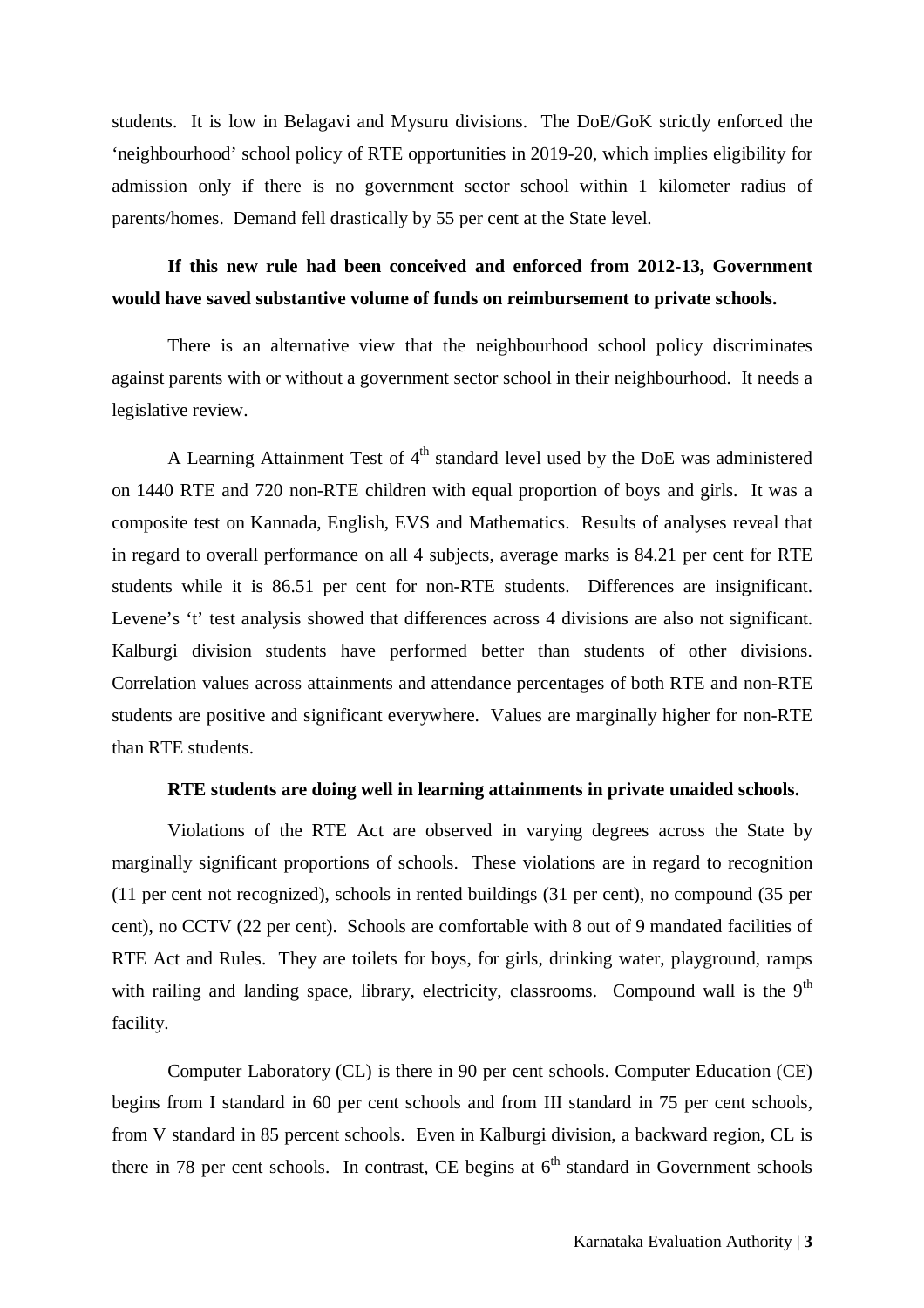while only 40 per cent Higher Primary Schools have a CL. 71 per cent schools in the State sample have a dedicated science laboratory. Still, 63 per cent schools have aids/equipments which are adequate to conduct 30 per cent of experiments/activities prescribed in the syllabus by DSERT, for I to VIII standards. 99 per cent schools possess Teaching Learning Materials (TLM). 66per cent schools take students on project work, outside the school.

Sports and Games facilities are quite good in sample schools.

Learning environment is 'free', 'open' and 'friendly' in the schools. 95 per cent students report that teachers are friendly with them. 98 per cent students 'clear' their doubts and get satisfactory answers (98 per cent). There is no ragging/teasing/taunting/bullying/ molestation of students [as per self-report by 94 per cent]. All subjects are **'easy'** for 70 per cent students. Difficult subjects are English (16%), Mathematics (13%) and Computer Science (7%).

RTE students learn CE with non-RTE students (95%), learn school subjects (92%), surf advanced information (80%), and play games (72%).

RTE students conduct experiments in science laboratory (94%), use school library and reading room (82%), do project work (90%). All children participate in sports/games/literary/ cultural activities. 43 per cent have won prizes. 18 per cent have participated in inter-school competitions.

#### **By and large, learning environment is 'satisfactory'. Students are 'very happy' (68%) and 'happy' (30%) to study in these schools. In spite of a 'good' learning environment, 72 per cent RTE students go for 'private tuitions'.**

Teachers perceive RTE children to be smart (93%), enthusiastic (97%), disciplined (98%), and punctual in homework (95%). Only 27 per cent teachers feel that RTE students are 'slow learners'.

An analysis of education and occupation of fathers and mothers of students reveals that RTE 12(1)(c) seats have gone to the **'deserving poor'**. 48 per cent children are girls. There are 27 per cent SC/ST and 73 per cent OBCs in the sample. Selections are by the SSA/DoE/GoK as per norms – a case of perfectly 'Good Governance' of RTE 12 (1) (c) in letter and spirit.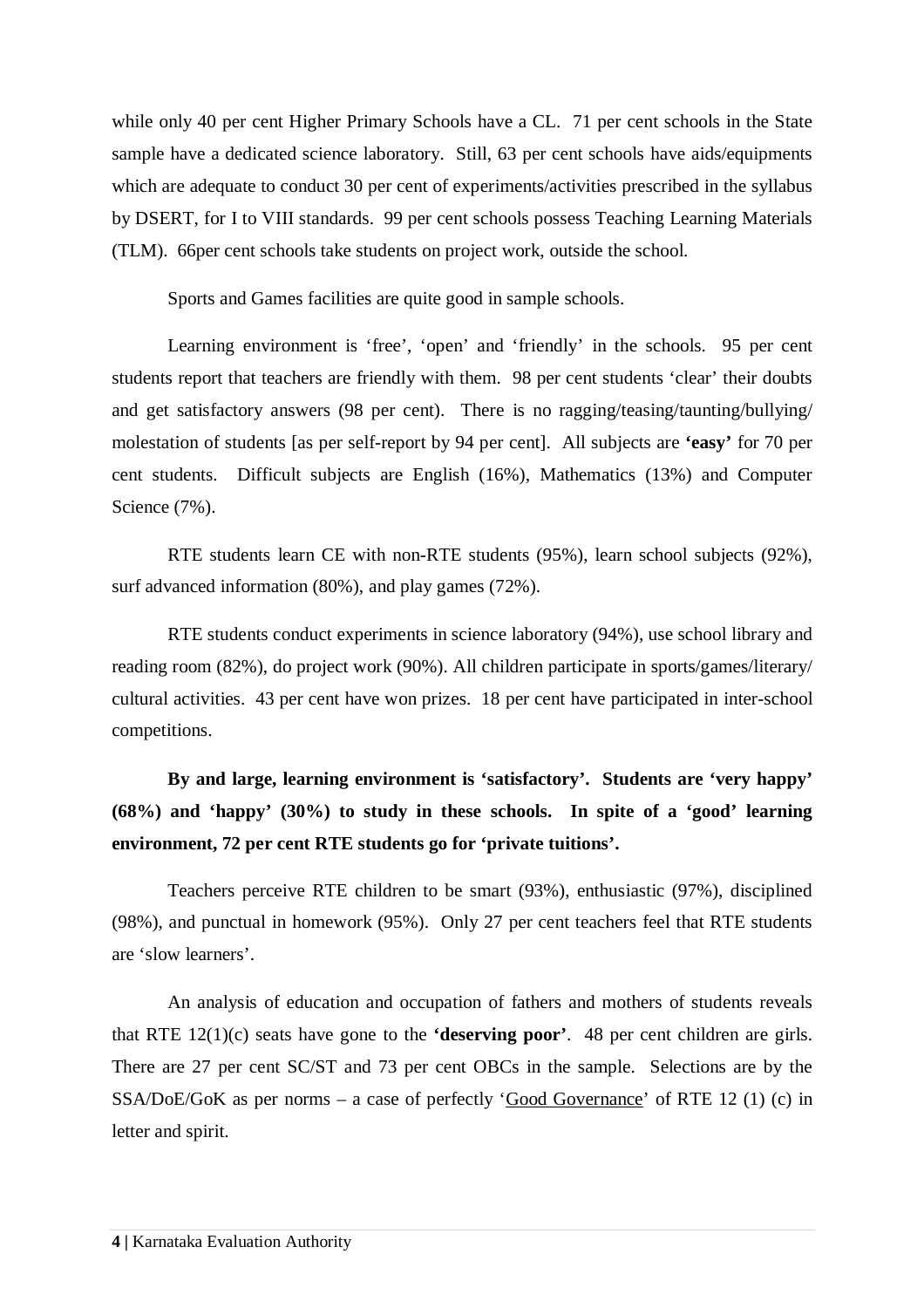There is hidden, subtle discrimination against RTE children in a small minority of schools, in several areas of school life, exceptions being sports/games, literary/cultural activities and monitor system. Instances of discrimination are: separate section or seating arrangements (5.6%, 20 schools), separate batches to conduct science experiments (4.7% schools), CE in separate groups (7.2% schools), separate library timings (8.05% schools), separate timings at reading room (9.2% schools), separate toilets (16.7% schools) and separate drinking water facility (17.8% schools). Surprising fact is that parents/students have no complaints about these acts of discrimination. Individual schools are not important. Problem needs to be addressed at systematic level beginning with GPs/Blocks/districts.

Aggressive strategies such as RTE enrolment campaigns and publicity measures by the Government are quite wanting. Parents relied on neighbours, friends and relatives for knowing about RTE 12 (1) (c) opportunities. Remote rural/tribal areas need special attention. Parents find it difficult to adjust to digital methods of application. Parents (24%) spend money at Cyber Café for this purpose (they are poor). Donations are collected in 16 per cent schools. Attention to slow learners is lacking. Methods like 'Mastery Learning' and 'Timeon-Task' are not practised in schools (advocated by the DSERT). Health camps are not systematically organized. Documentation for RTE applications (Aadhar Card, Income Certificate, Caste Certificate, Age-proof etc.) is unsystematic and variegated across the State. In a few schools, the year's syllabus is not completed in time. There is a significant concern in regard to reimbursements. 35 per cent schools do not maintain a separate Bank Account for RTE.

Case studies of good and other schools contrast with each other. 'Pooled' performance of 136 sub-variables of RTE performance is studied using 09 'good' schools and 05 'other' schools. Performance ranges from 68.44 per cent to 84.71 per cent. A positive response on each sub-variable gets 1 score. Good schools are 'good' in Social profile (95.83%), non-discrimination (93.46%), Learning Environment (90.37%), management concerns (86.11%), and Infrastructure (78.59%). They are not so good in regard to grant of 25 per cent seats (66.67% score). 'Other' schools do not do well on any of the variables except social profile where Government/DoE intervention is there.

 Strictness in enforcement of RTE/departmental rules in regard to recognition of schools, prevention of donations/fees, facilitation of digital support to parents for filling/filing applications, simplification of documentation practices, serious attention in M & S against